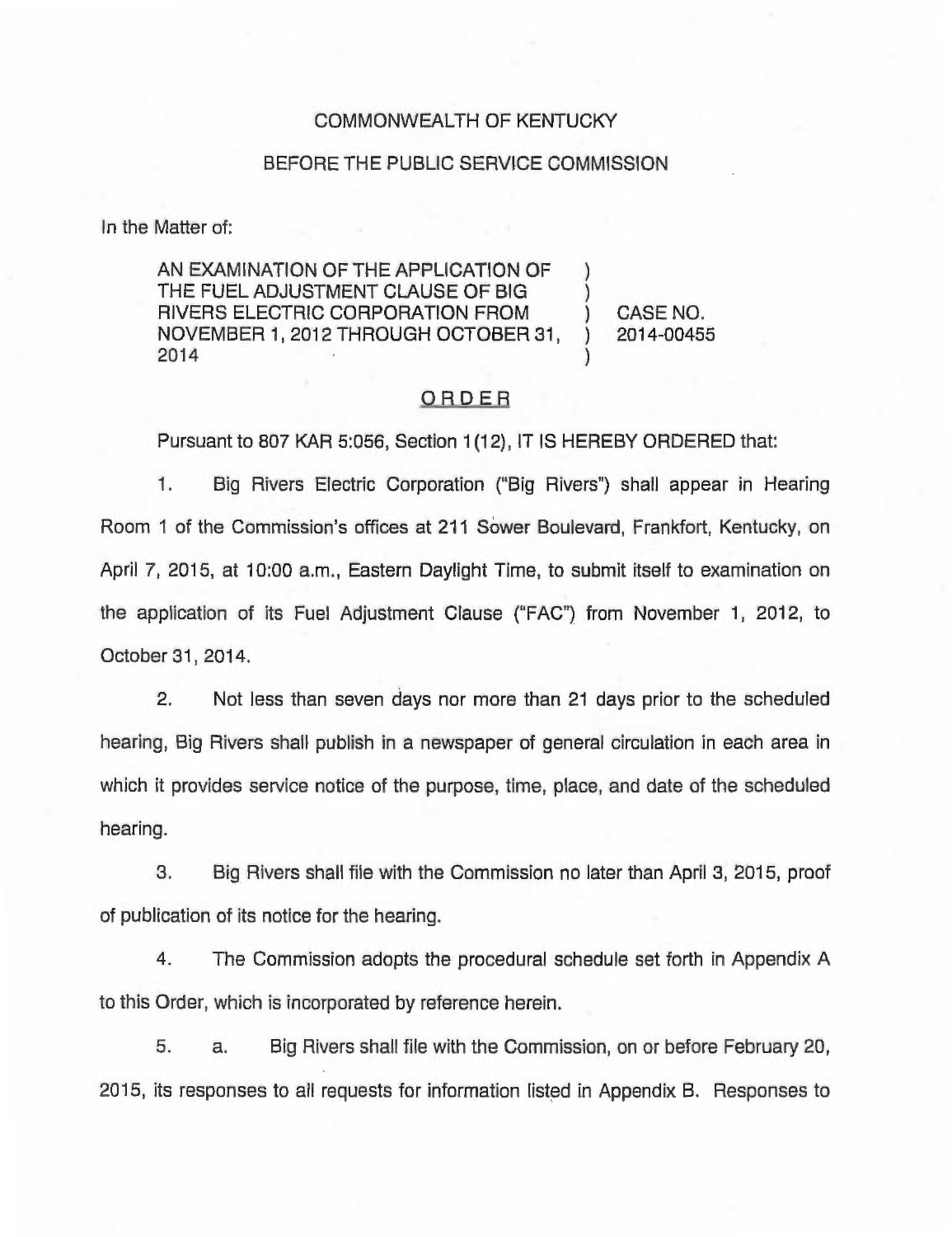requests for information shall be appropriately bound, tabbed and indexed and shall include the name of the witness responsible for responding to the questions related to the information provided, with copies to all parties of record and ten copies to the Commission.

b. Each response shall be answered under oath or, for representatives of a public or private corporation or a partnership or association or a governmental agency, be accompanied by a signed certification of the preparer or the person supervising the preparation of the response on behalf of the entity that the response is true and accurate to the best of that person's knowledge, information, and belief formed after a reasonable inquiry.

c. <sup>A</sup> party shall make timely amendment to any prior response if it obtains information which indicates that the response was incorrect when made or, though correct when made, is now incorrect in any material respect.

d. For any request to which a party refuses to furnish all or part of the requested information, that party shall provide a written explanation of the specific grounds for its failure to completely and precisely respond.

e. Careful attention shall be given to copied material to ensure its legibility. When the requested information has been previously provided in this proceeding in the requested format, reference may be made to the specific location of that information in responding to this request. When applicable, the requested information shall be separately provided for total company operations and jurisdictional operations.

 $-2-$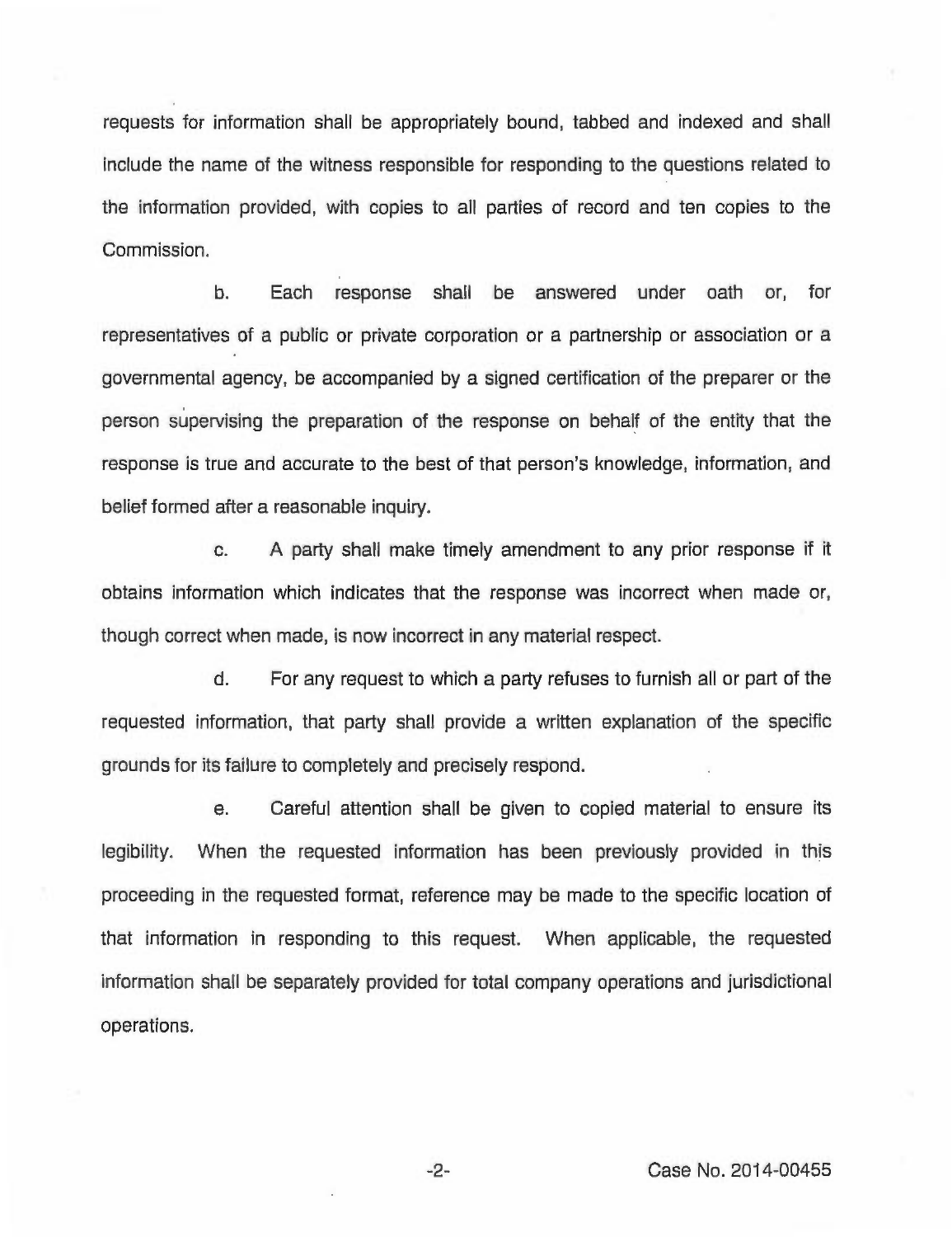f. A party filing a document containing personal information shall, in accordance with 807 KAR 5:001, Section 4(10), encrypt or redact the document so that personal information cannot be read.

6. Big Rivers shall, on or before February 20, 2015, file with the Commission written direct testimony of the witnesses Big Rivers intends to call at the scheduled hearing in this matter. The written direct testimony of these witnesses shall address, inter alia, the following issues:

a. The reasonableness of Big Rivers' fuel procurement practices during the review period;

b. Coal suppliers' adherence to contract delivery schedules during the review period;

c. Big Rivers' efforts to ensure coal suppliers' adherence to contract delivery schedules during the review period;

d. Big Rivers' efforts to maintain the adequacy of its coal supplies in light of any coal supplier's inability or unwillingness to make contract coal deliveries;

e. Any changes in coal market conditions that occurred during the review period or that Big Rivers expects to occur within the next two years that have significantly affected or will significantly affect Big Rivers' coal procurement practices;

f. Any changes in the wholesale electric power market that occurred during the review period or that Big Rivers expects to occur within the next two years that have significantly affected or will significantly affect Big Rivers' electric power procurement practices; and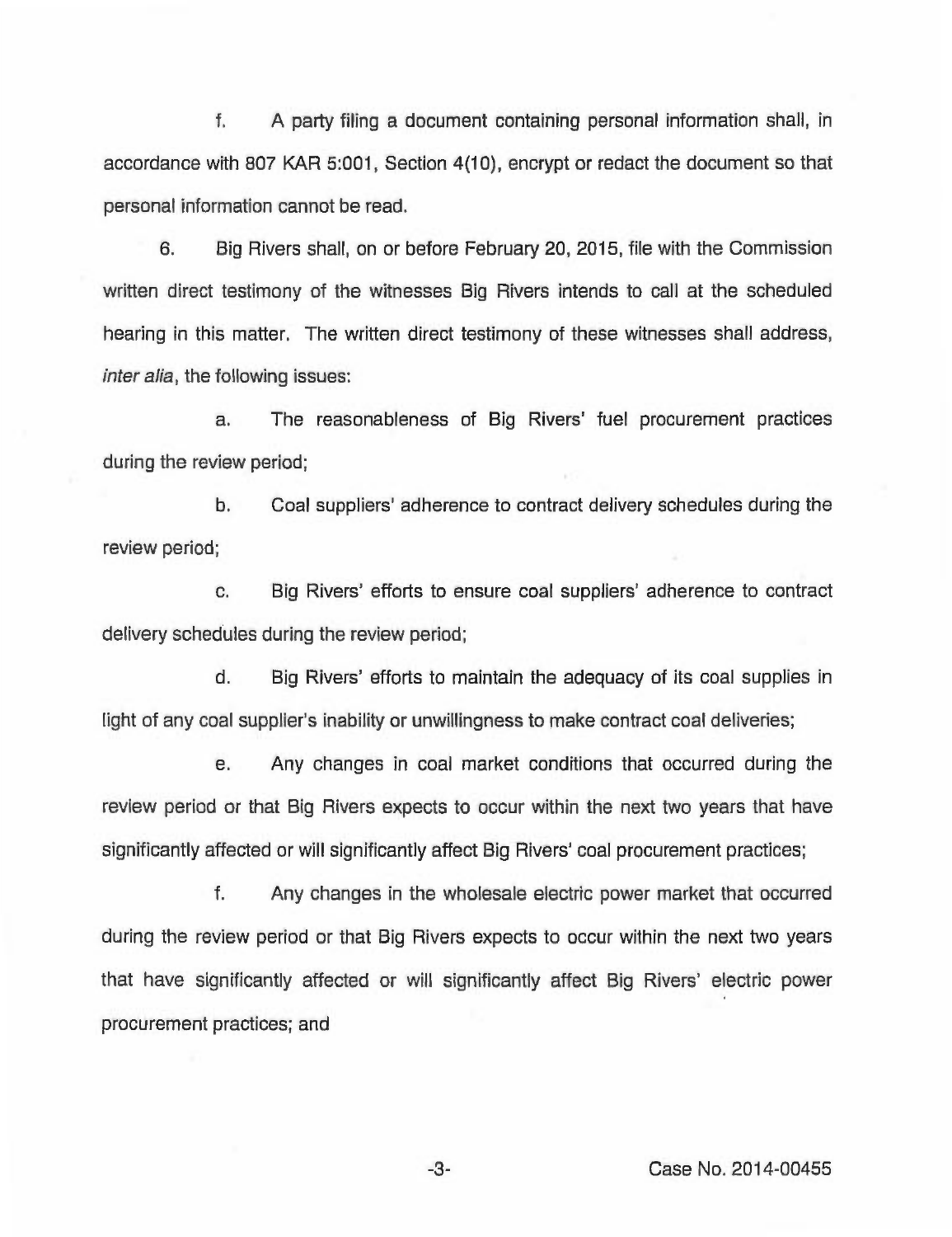g. The regional transmission organization code charges and credits included in the FAC calculation and an explanation for why each is appropriate for inclusion.

7. At the scheduled hearing in this matter, neither opening statements nor summarization of direct testimony shall be permitted.

8. Any party that files testimony in this proceeding shall file the original and ten copies of that testimony.

9. Service of any document or pleading shall be made in accordance with 807 KAR 5:001, Section 4(8), and Kentucky Civil Rule 5.02.

10. All documents that the Commission requires any party to file with the Commission shall also be served upon all parties of record.

11. Intervenors may serve interrogatories and requests for production of documents upon Big Rivers in accordance with the procedural schedule set forth in Appendix A.

12. All documents that Big Rivers filed with the Commission pursuant to 807 KAR 5:056, Sections 1(7) and 1(9), for the period under review are incorporated by reference into the record of this proceeding.

13. The records of Case Nos. 2013-00266,<sup>1</sup> 2013-00449,<sup>2</sup> and 2014-00230<sup>3</sup> are incorporated by reference into this proceeding.

<sup>&</sup>lt;sup>1</sup> Case No. 2013-00266, An Examination of the Application of the Fuel Adjustment Clause of Big Rivers Electric Corporation from November 1, 2012 through April 30, 2013 (Ky. PSC Nov. 15, 2013),

<sup>&</sup>lt;sup>2</sup> Case No. 2013-00449, An Examination of the Application of the Fuel Adjustment Clause of Big Rivers Electric Corporation from May 1, 2013 through October 31, 2013 (Ky. PSC June 2, 2014).

 $3$  Case No, 2014-00230, An Examination of the Application of the Fuel Adjustment Clause of Big Rivers Electric Corporation from November 1, 2013 through April 30, 2014 (tiled Aug. 13, 2014).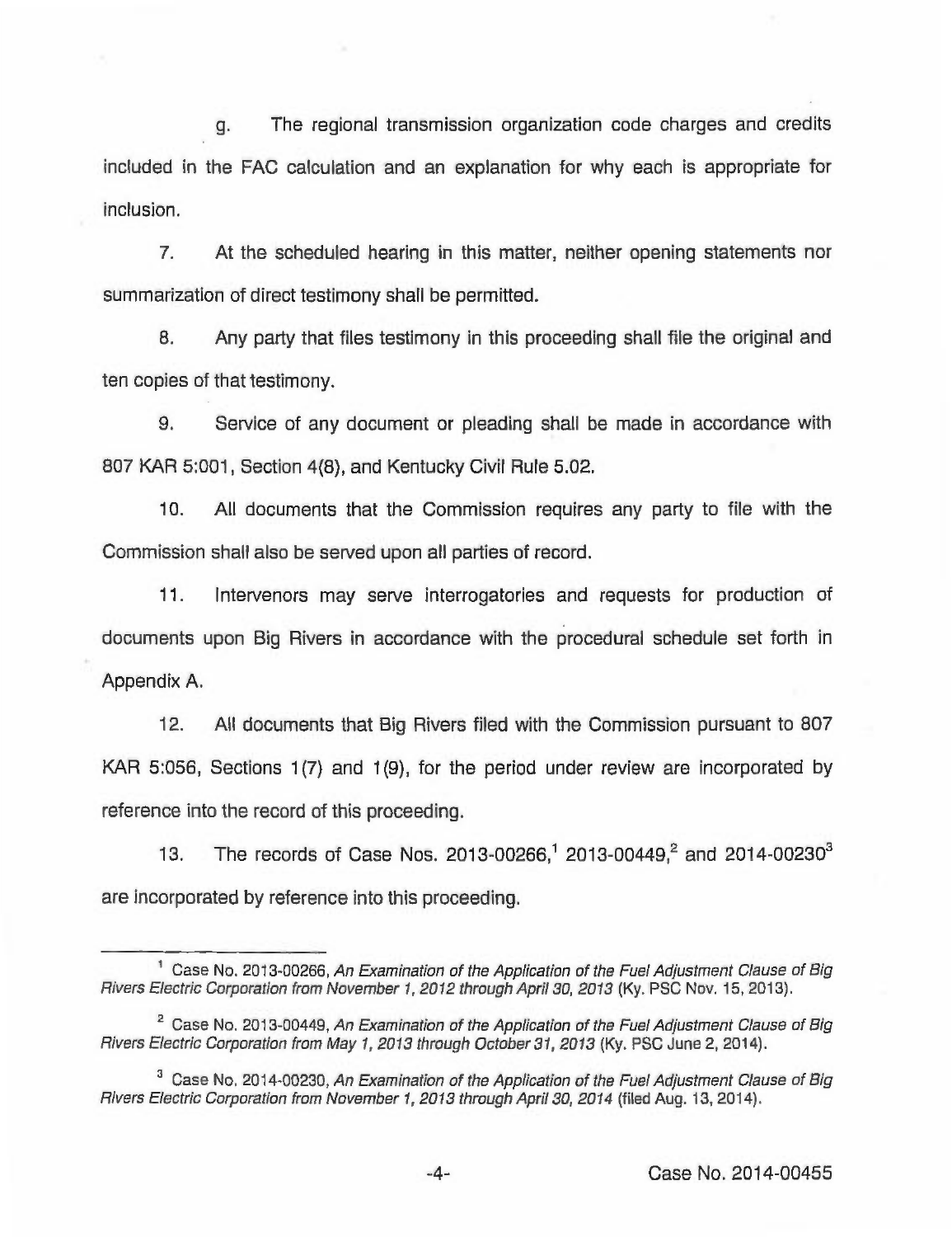14. Any intervening party that intends to file testimony in this matter shall advise the Commission in writing of its intent to do so and shall, no later than March 23, 2015, move for modification of the procedural schedule, if necessary, to permit the filing of its testimony.

15. <sup>A</sup> person who submits a motion to intervene after February 26, 2015, and, upon a showing of good cause, is granted full intervention shall accept and abide by the existing procedural schedule.

16. Motions for extensions of time shall be made in writing and will be granted only upon a showing of good cause.

By the Commission



ATTEST:

asso R. Brunwill for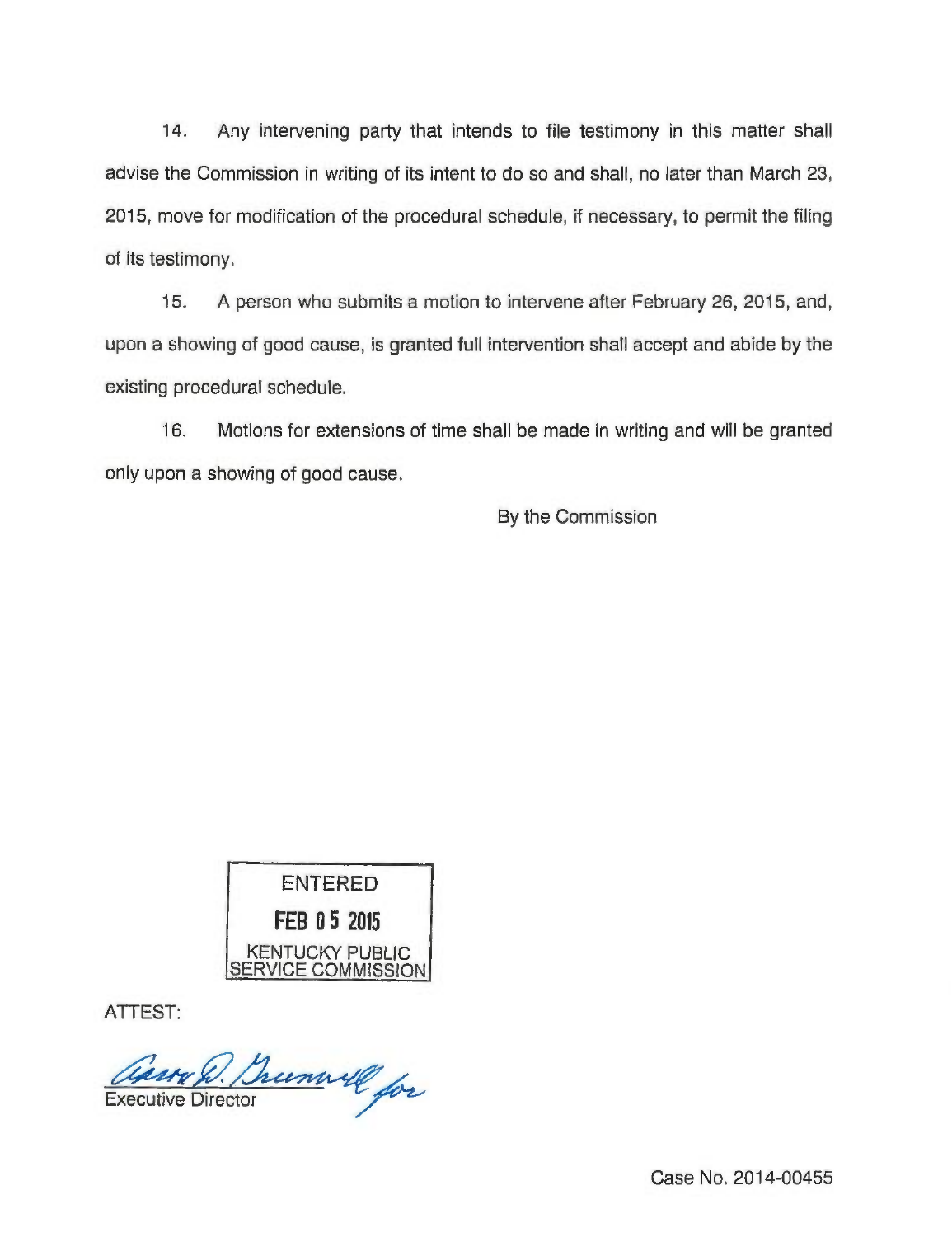# APPENDIX A

## APPENDIX TO AN ORDER OF THE KENTUCKY PUBLIC SERVICE COMMISSION IN CASE NO. 2014-00455 DATED  $\overline{FB}$  0  $5$   $2015$

 $\,$ 

| Big Rivers shall file with the Commission the direct testimony<br>of its witnesses in verified prepared form and the responses to<br>requests for information set forth in Appendix B no later than 02/20/2015 |  |
|----------------------------------------------------------------------------------------------------------------------------------------------------------------------------------------------------------------|--|
|                                                                                                                                                                                                                |  |
| Intervenors and Commission Staff may serve interrogatories and<br>requests for production of documents upon Big Rivers no                                                                                      |  |
| Big Rivers shall file with the Commission responses to<br>interrogatories and requests for production of documents no                                                                                          |  |
|                                                                                                                                                                                                                |  |
| Public Hearing is to begin at 10:00 a.m., Eastern Daylight Time,<br>in Hearing Room 1 of the Commission's offices at 211 Sower<br>Boulevard, Frankfort, Kentucky, for the purpose of                           |  |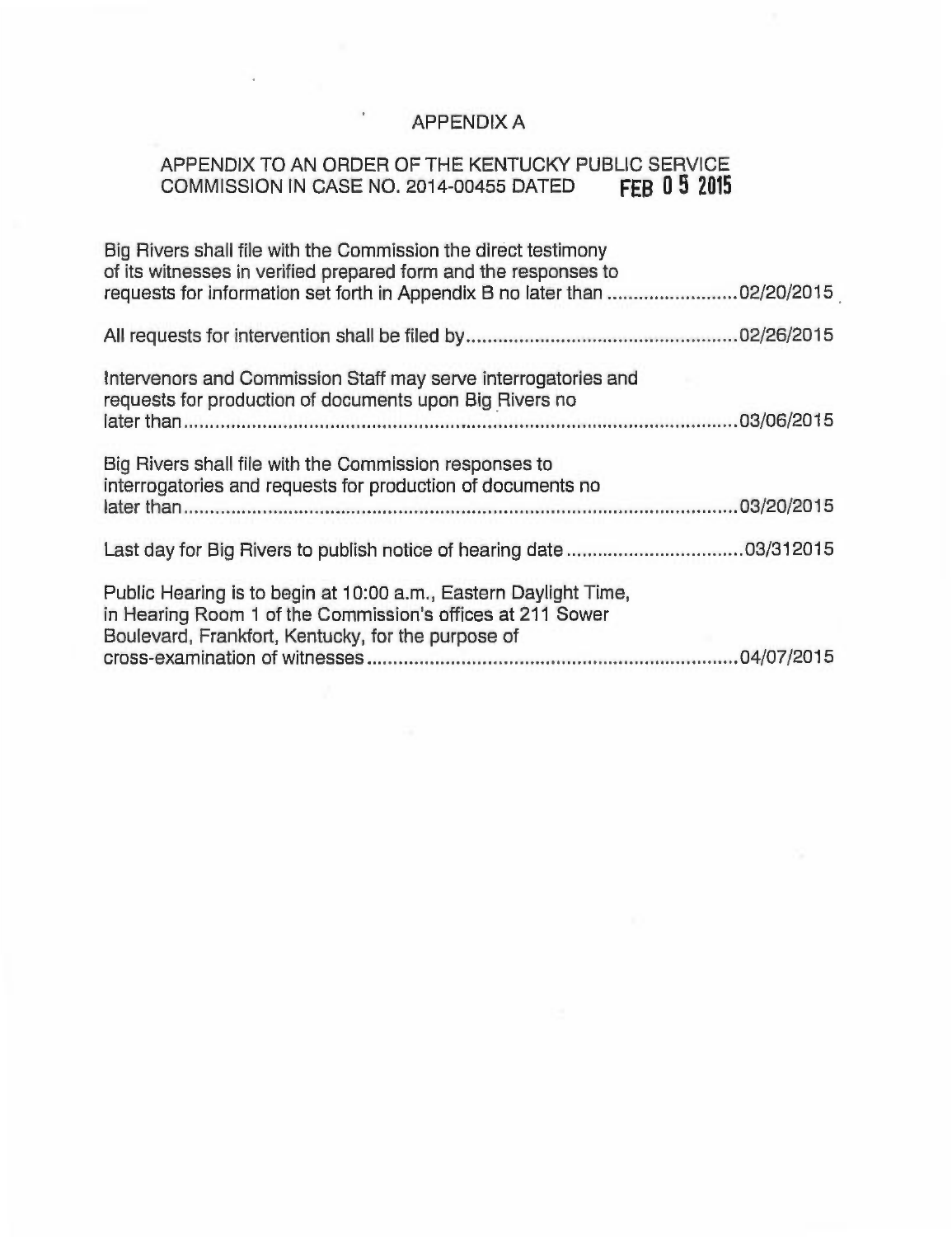### APPENDIX B

## APPENDIX TO AN ORDER OF THE KENTUCKY PUBLIC SERVICE COMMISSION IN CASE NO. 2014-00455 DATED **FFB 0 5 2015**

1. If a change in the base fuel cost is proposed, state the month to be used as the base period (b). If the base period results in a fuel cost other than one representative of current costs as prescribed by 8p7 KAR 5:056, Section 1(2), explain why this base period was selected. If no change is proposed, include an explanation of the reason(s) Big Rivers believes the current base period fuel cost should remain unchanged.

2. Provide a calculation of the fossil fuel costs F(b) that Big Rivers proposes to use to calculate the base period fuel cost. This calculation shall show each component of F(b) as defined by 807 KAR 5:056. Explain why the fuel cost in the selected base period is representative of the level of fuel cost currently being experienced by Big Rivers.

3. Provide a schedule showing each component of sales as defined by 807 KAR 5:056 in the selected base period (b). Explain why Big Rivers believes that the sales in the selected base period (b) are representative of the level of kWh sales that Big Rivers will derive from the level of fuel cost incurred during the selected base period (b).

4. Provide a schedule showing the calculation of Big Rivers' proposed increase or decrease in its base fuel cost per kWh to be incorporated into its base rate.

5. Provide Big Rivers' most recent projected fuel requirements for the years 2015 and 2016 in tons and dollars.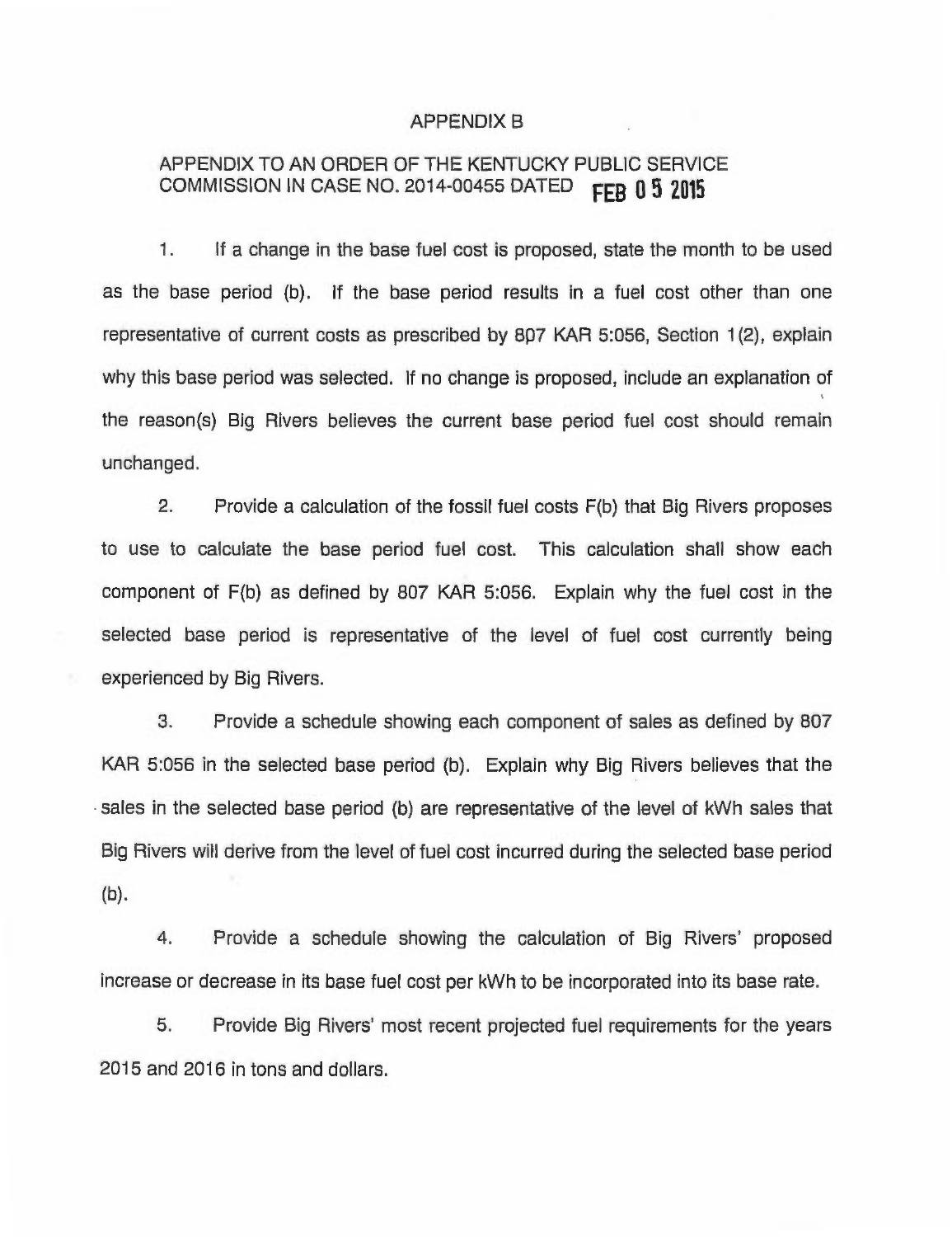6. Provide Big Rivers' most recent sales projections for the years 2015 and 2016 in kWh and dollars.

7. Provide separately the amounts of power purchases used in the calculation of sales provided in response to Item 3.

6. Provide separately the amounts of intersystem power sales used in the calculation of sales provided in response to Item 3.

9. Provide the planned maintenance schedule for each of Big generating units for the years 2015 and 2016.

10. For the years ending October 31, 2013, and October 31, 2014, provide:

a. Maximum annual system demand; and

b. Average annual demand.

11. List all firm power commitments for Big Rivers for the years 2015 and 2016 for (a) purchases and (b) sales. This list shall identify the other party (buyer or seller), the amount of commitment in MW, and the purpose of the commitment (e.g., peaking, emergency).

12. Provide a monthly billing summary for all sales to all electric utilities for the period May 1, 2014, through October 31, 2014.

13. a. Provide a schedule of the calculation of the 12-month average line loss by month for November 2012 through October 2014.

b, Describe the actions that Big Rivers has taken to reduce line loss during this period.

14. List Big Rivers' scheduled, actual, and forced outages between May 1, 2014, and October 31, 2014.

 $-2-$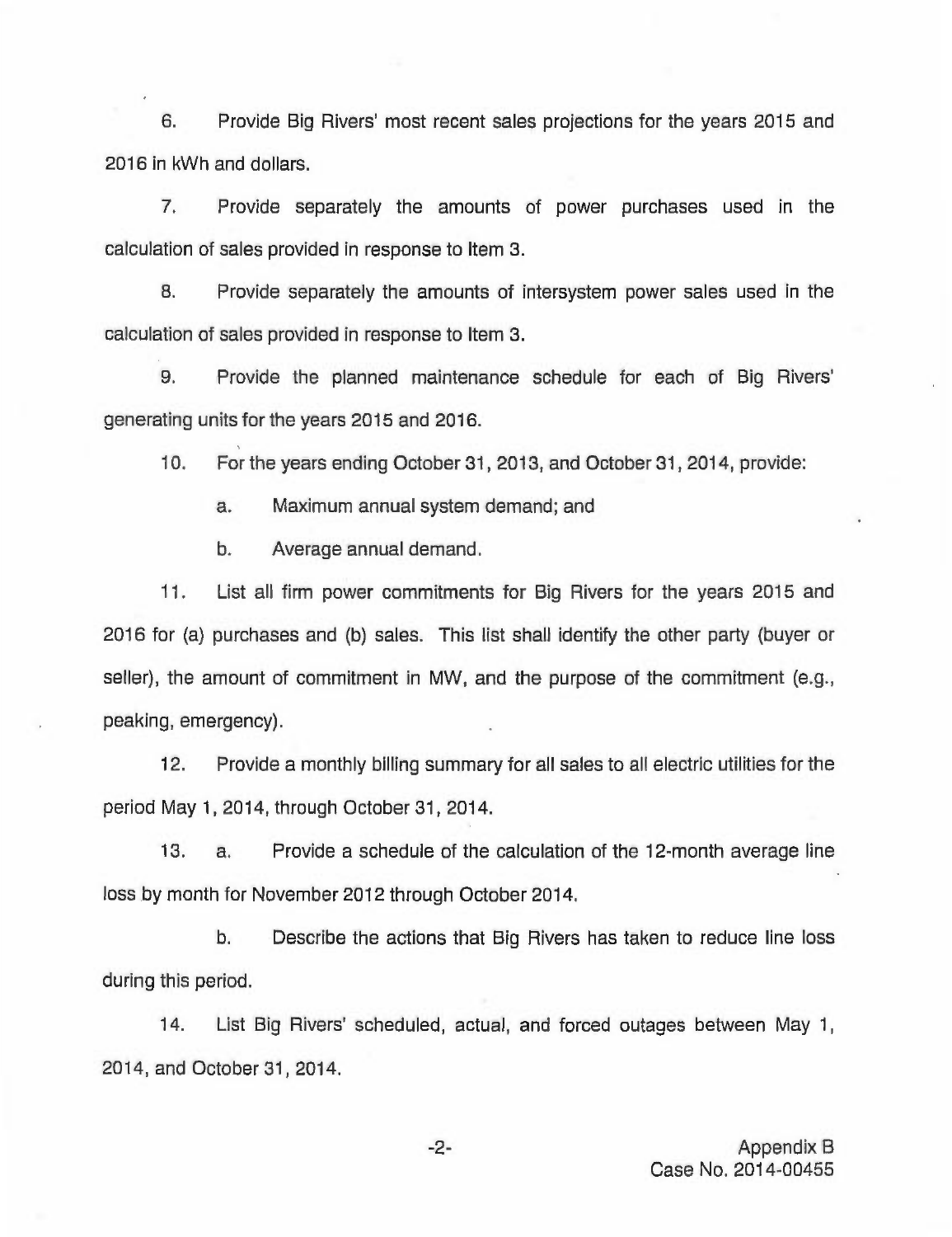15. For each existing fuel contract categorized as long-term (i.e., one year or more in length), provide:

a. Supplier's name and address;

- $b.$ Name and location of production facility;
- C. Date when contract was executed;
- d. Duration of contract;
- е. Date(s) of each contract revision, modification, or amendment;
- f. Annual tonnage requirements;
- Actual annual tonnage received since the contract's inception; g.
- h. Percent of annual requirements received during the contract's term;
- i. Base price in dollars per ton;
- j. Total amount of price escalations to date in dollars per ton; and
- k. Current price paid for coal under the contract in dollars per ton  $(i +$
- $\mathbf{D}$ .

16. Provide a schedule of the present and proposed rates that Big Rivers seeks to change pursuant to 807 KAR 5:056, shown in comparative form.

17. Provide a statement showing by cross-outs and italicized inserts all proposed changes in rates. A copy of the current tariff may be used.

18. a. State whether Big Rivers regularly compares the price of its coal purchases with those paid by other electric utilities.

b. If the response is yes, state:

(1) The utilities that are included in this comparison and their locations; and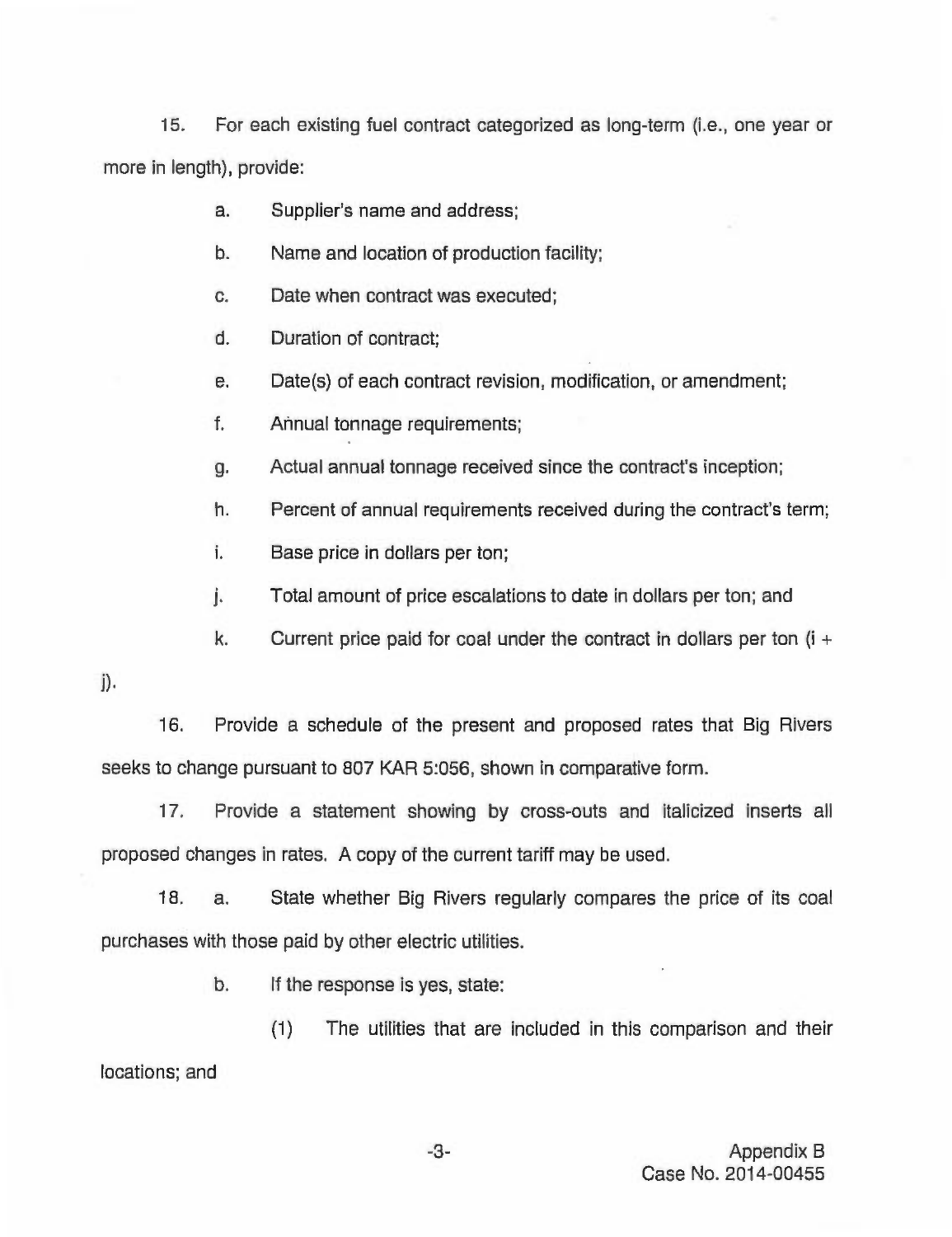(2) How Big Rivers' prices compare with those of the other utilities for the review period. Include all prices used in the comparison in cents per MMbtu.

19. For the period under review by generating station, list the percentages of Big Rivers' coal delivered by:

a. Rail;

b. Truck; and

c. Barge.

20. For each generating station, state the methods of coal delivery currently available.

21. a. State Big Rivers' coal inventory level in tons and in number of days' supply as of October 31, 2014. Provide this information by generating station and in the aggregate.

b. Describe the criteria used to determine the number of days' supply.

c. Compare Big Rivers' coal inventory as of October 31, 2014, to its inventory target for that date for each plant and for total inventory.

d. If actual coal inventory exceeds inventory target by ten days' supply, state the reasons for the additional inventory.

e. (1) State whether Big Rivers expects any significant changes in its current coal inventory target within the next 12 months.

(2) If the response is yes, state the expected change and the reasons for this change.

> -4- Appendix 8 Case No. 2014-00455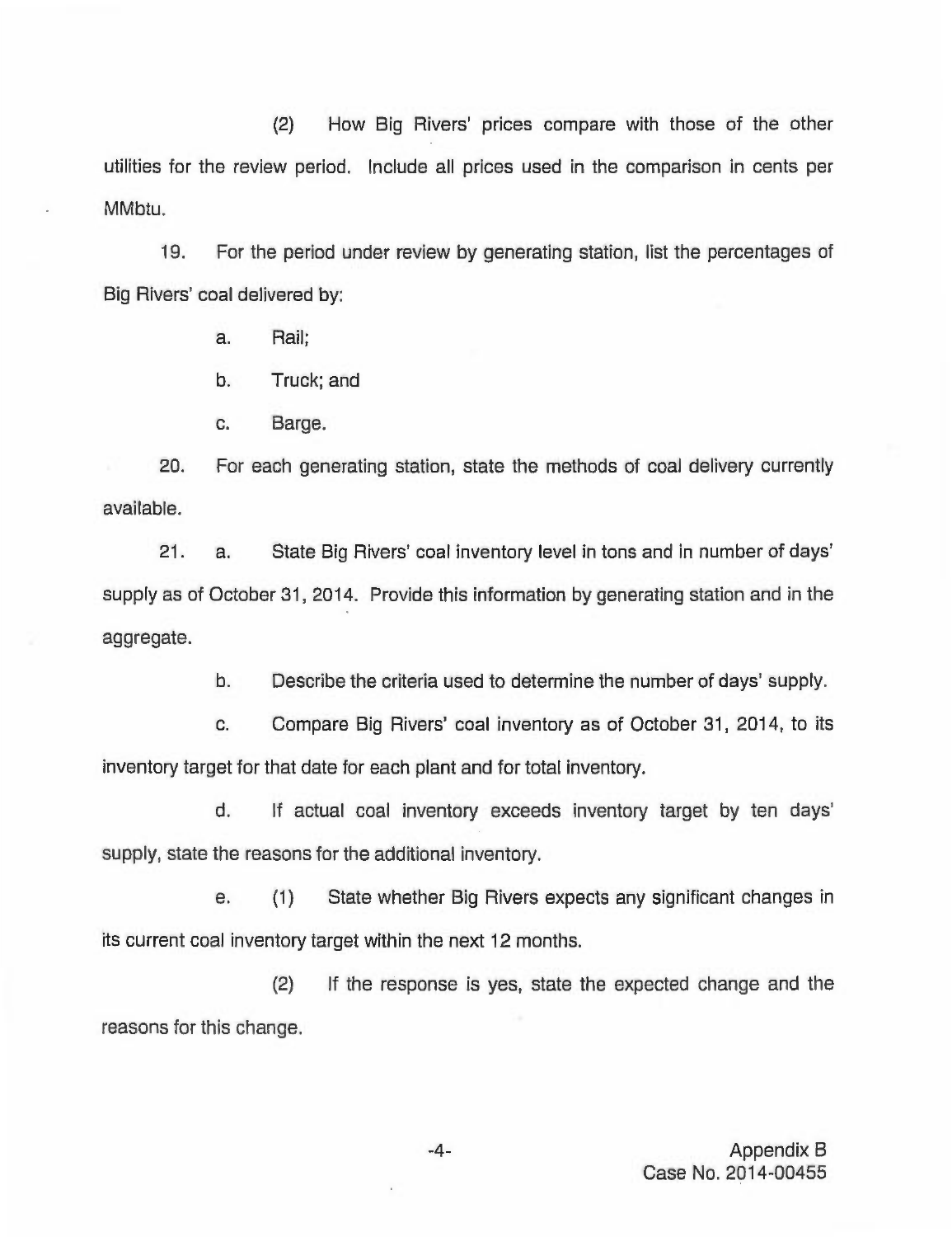22. a. State whether Big Rivers has audited any of its coal contracts during the period from May 1, 2014, to October 31, 2014.

> b. If the response is yes, for each audited contract:

- (1) identify the contract;
- (2) Identify the auditor;
- (3) State the results of the audit; and
- (4) Describe the actions that Big Rivers took as a result of the

audit.

23. a. State whether Big Rivers has received any customer complaints regarding its FAC during the period from May 1, 2014, to October 31, 2014.

b. If the response is yes, for each complaint, state:

- (1) The nature of the complaint; and
- (2) Big Rivers' response.

24. a. State whether Big Rivers is currently involved in any litigation with its current or former coal suppliers.

- b. If the response is yes, for each litigation:
	- (1) Identify the coal supplier;
	- (2) Identify the coal contract involved;
	- (3) State the potential liability or recovery to Big Rivers;
	- (4) List the issues presented; and

(5) Provide a copy of the complaint or other legal pleading that initiated the litigation and any answers or counterclaims. If a copy has previously been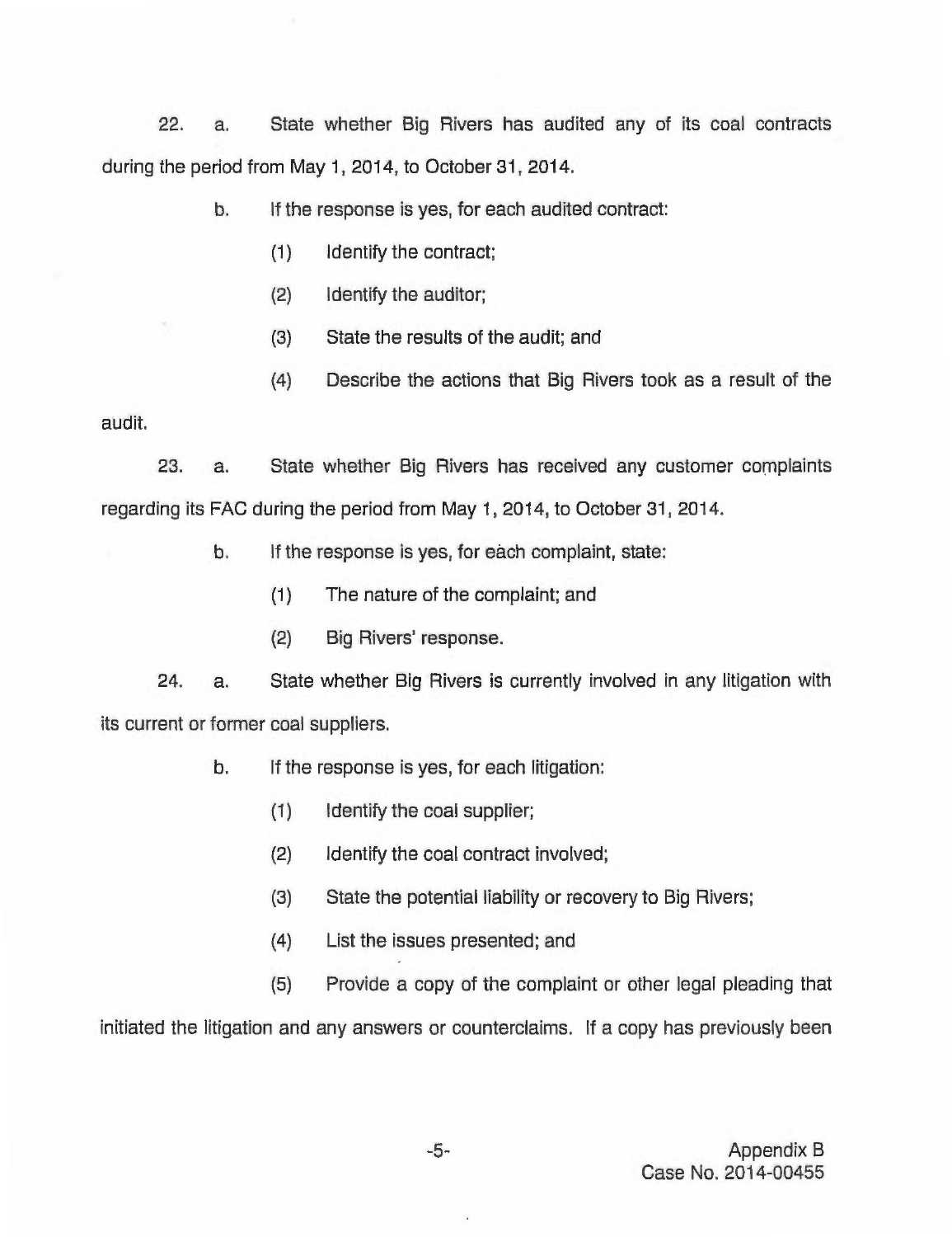filed with the Commission, provide the date on which it was filed and the case in which it was filed.

c, State the current status of all litigation with coal suppliers.

25. List each written coal supply solicitation issued during the period May 1, 2014, to October 31, 2014.

a. For each solicitation, provide the date of the solicitation (contract or spot), the quantities solicited, a general description of the quality of coal solicited, the time period over which deliveries were requested, and the generating unit(s) for which the coal was intended.

b. For each solicitation, state the number of vendors to whom the solicitation was sent, the number of vendors who responded, and the selected vendor. Provide the bid tabulation sheet or corresponding document that ranks the proposals. (This document shall identify all vendors who made offers.) State the reasons for each selection. For each lowest-cost bid not selected, explain why the bid was not selected.

26. List each oral solicitation for coal supplies issued during the period from May 1, 2014, to October 31, 2014.

a. For each solicitation, state why the solicitation was not written, the date(s) of the solicitation, the quantities solicited, a general description of the quality of coal solicited, the time period over which deliveries were requested, and the generating unit(s) for which the coal was intended.

b. For each solicitation, identify all vendors solicited and the vendor selected. Provide the bid tabulation sheet or other document that ranks the proposals.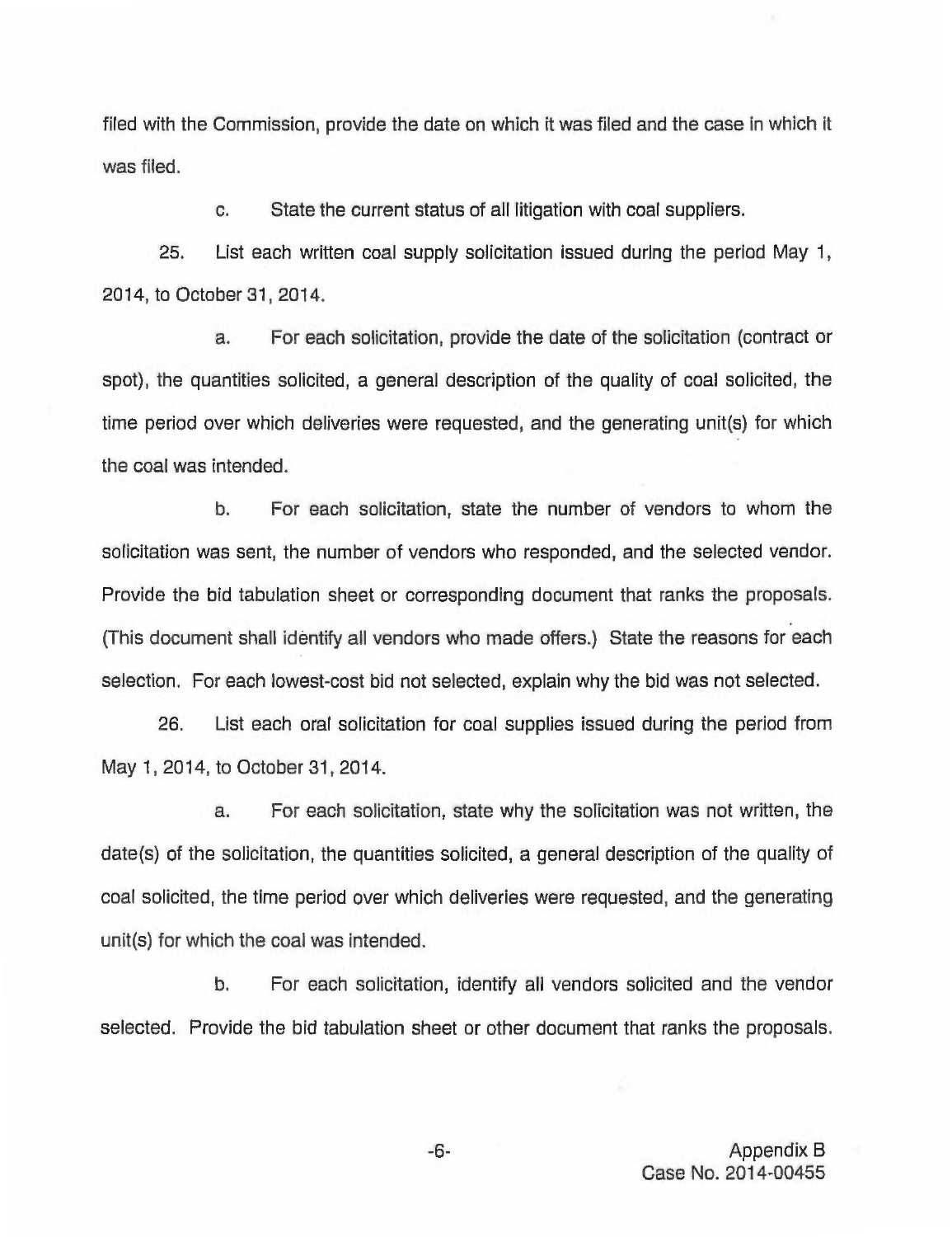(This document shall identify all vendors who made offers.) State the reasons for each selection. For each lowest-cost bid not selected, explain why the bid was not selected.

27. For the period from May 1, 2014, to October 31, 2014, list each vendor from whom coal was purchased and the quantity and nature of each purchase (e.g., spot or contract). For the period under review in total, provide the percentage of purchases that were spot versus contract. For contract purchases, state whether the contract has been filed with the Commission. If the response is no, explain why it has not been filed.

28. For the period from May 1, 2014, to October 31, 2014, list each vendor from whom natural gas was purchased for generation and the quantity and nature of each purchase (e.g., spot or contract). For the period under review in total, provide the percentage of purchases that were spot versus contract. For contract purchases, state whether the contract has been filed with the Commission. If the response is no, explain why it has not been filed.

29. State whether Big Rivers engages in hedging activities for its coal or natural gas purchases used for generation. If the response is yes, describe the hedging activities in detail.

30. For each generating station or unit for which a separate coal pile is maintained, state for the period from May 1, 2014, to October 31, 2014, the actual amount of coal burned in tons, actual amount of coal deliveries in tons, total kWh generated, and actual capacity factor at which the plant operated.

 $-7-$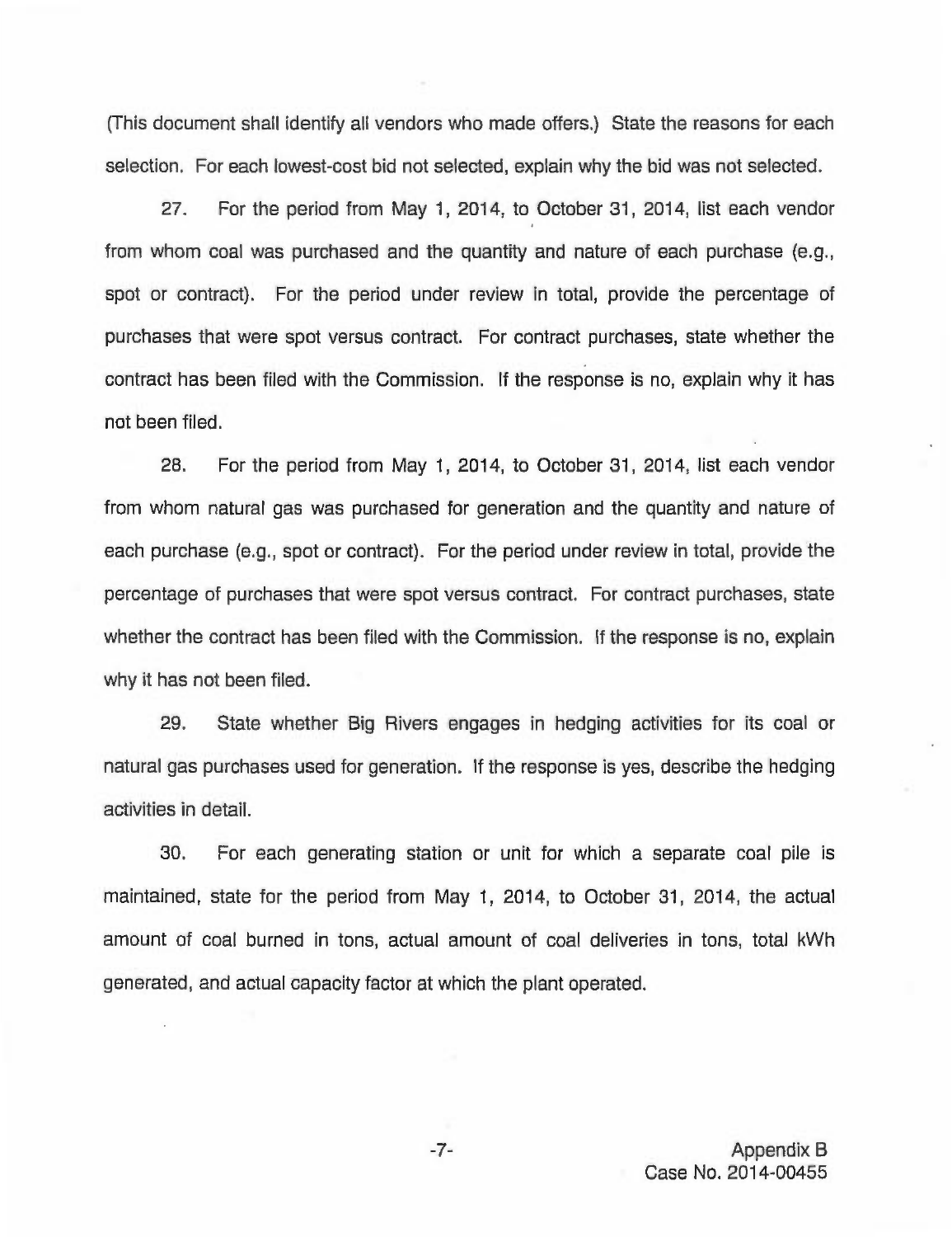31. a. During the period from May 1, 2014, to October 31, 2014, have there been any changes to Big Rivers' written policies and procedures regarding its fuel procurement?

- b. If yes,
	- $(1)$  Describe the changes;
	- (2) State the date(s) the changes were made;
	- (3) Explain why the changes were made; and
	- (4) Provide the written policies and procedures as changed.

c. If no, provide the date when Big Rivers' current fuel procurement policies and procedures were last changed, when they were last provided to the Commission, and identify the proceeding in which they were provided.

32. a. State whether Big Rivers is aware of any violations of its policies and procedures regarding fuel procurement that occurred prior to or during the period from May 1, 2014, to October 31, 2014.

b. If the response is yes, for each violation:

(1) Describe the violation;

(2) Describe the action(s) that Big Rivers took upon discovering the violation; and

(3) Identify the person(s) who committed the violation.

33. Identify and explain the reasons for all changes in the organizational structure and personnel of the departments or divisions that are responsible for Big Rivers' fuel procurement activities that occurred during the period from May 1, 2014, to October 31, 2014.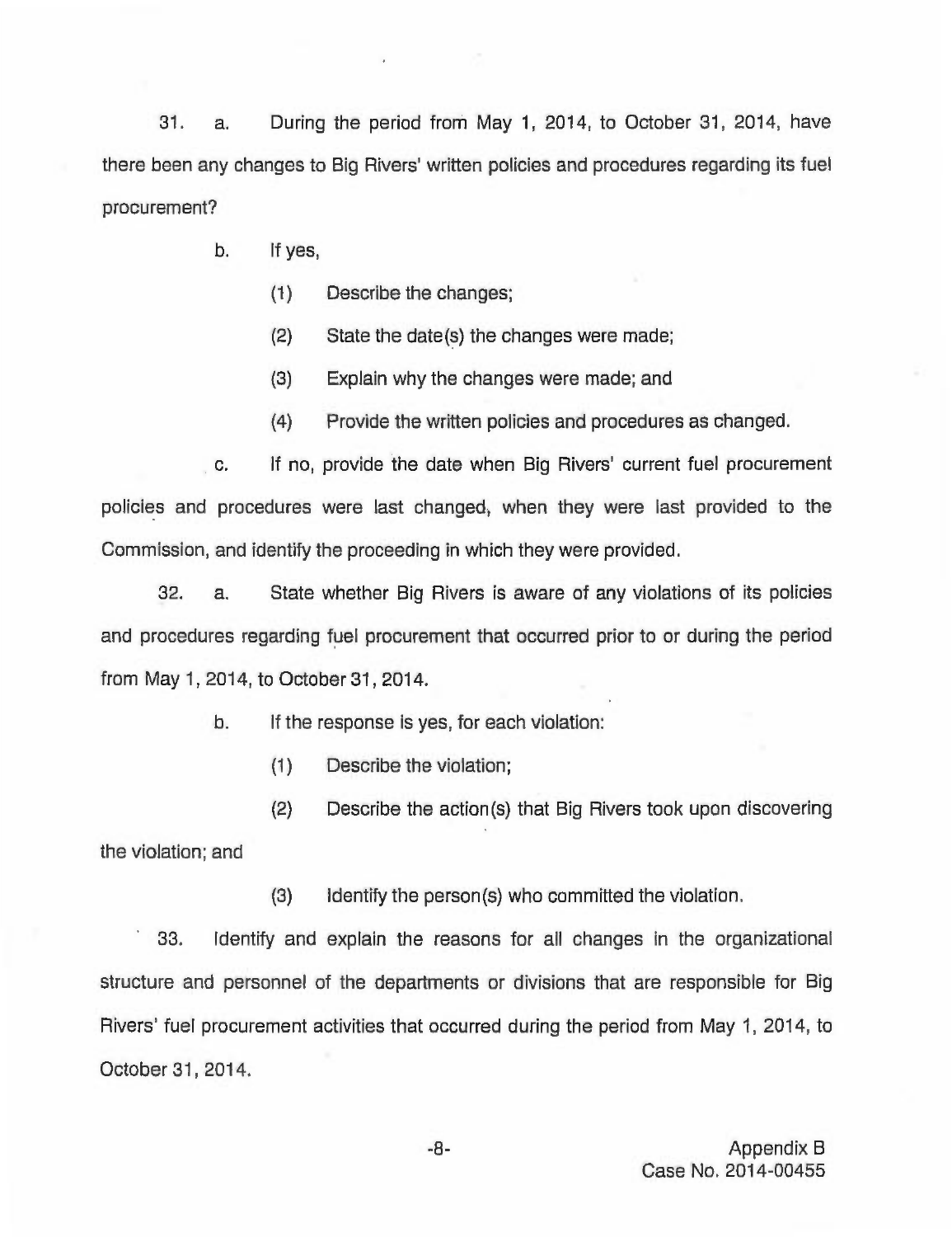34. a. Identify all changes that Big Rivers made during the period from May 1, 2014, to October 31, 2014, to its maintenance and operation practices that affect fuel usage at Big Rivers' generation facilities.

b. Describe the impact of these changes on Big Rivers' fuel usage.

35. a. List all intersystem sales during the period from May 1, 2014, to October 31, 2014, in which Big Rivers used a third party's transmission system.

b. For each sale listed above:

(1) Describe how Big Rivers addressed, for FAC reporting purposes, the cost of fuel expended to cover any line losses incurred to transmit its power across the third party's transmission system; and

(2) State the line-loss factor used for each transaction and describe how such line-loss factor was determined.

36. Describe each change that Big Rivers made to its methodology for calculating intersystem sales line losses during the period from May 1, 2014, to October 31, 2014.

37. State whether Big Rivers has solicited bids for coal with the restriction that it was not mined through strip mining or mountaintop removal. If the response is yes, explain the reasons for the restriction on the solicitation, the quantity in tons and price per ton of the coal purchased as a result of this solicitation, and the difference between the price of this coal and the price it could have obtained for the coal if the solicitation had not been restricted.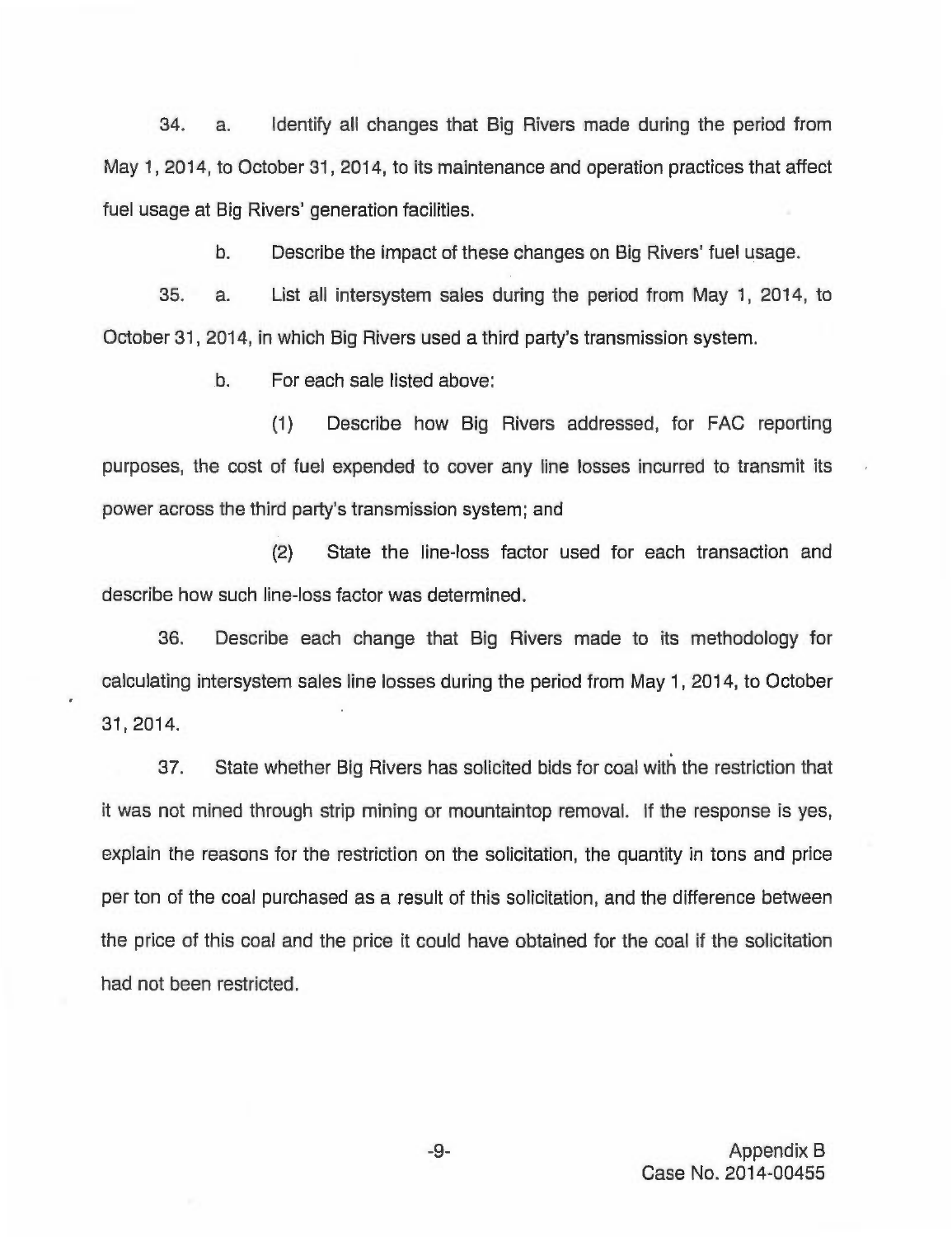38. By month, provide the specific Midcontinent Independent System Operator, Inc. codes and amounts for each code that were included in Big FAC filings during the period from November 1, 2012, to October 31, 2014.

39. List Big Rivers' generating units in economic dispatch order. State whether Big Rivers' generating units were operated in economic dispatch order during the period under review. If the response is no, explain.

40. By month, provide the \$/MWh of fuel costs allocated each to native load and off-system sales for November 2012 through the most recent month available. Include in the response the calculations supporting the \$/MWh amounts.